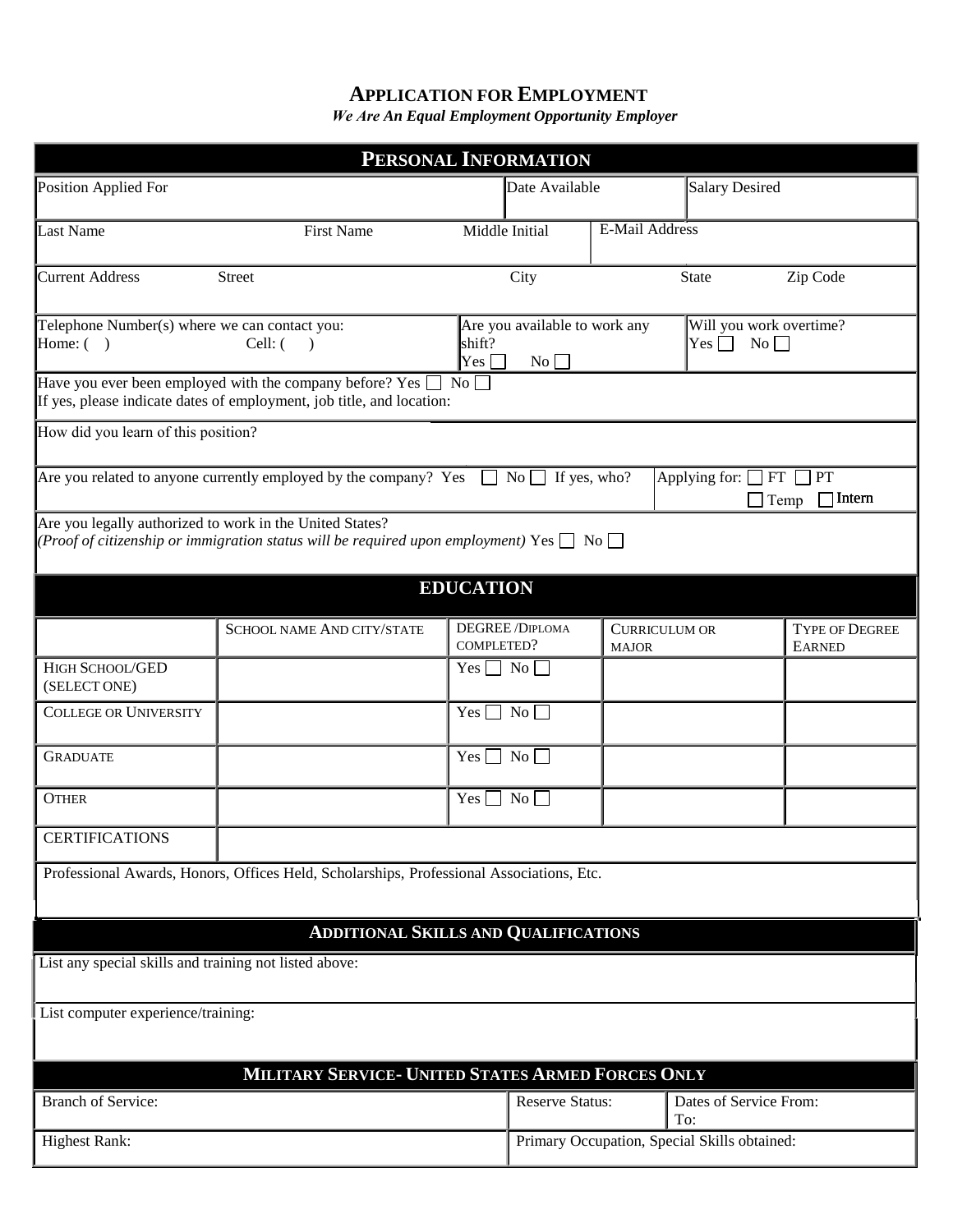| <b>EMPLOYMENT EXPERIENCE</b><br>START WITH YOUR CURRENT OR MOST RECENT POSITION. COMPLETE ALL SECTIONS.                                                                                                                                                                                         |                                           |                               |                                    |                                     |  |  |  |  |  |
|-------------------------------------------------------------------------------------------------------------------------------------------------------------------------------------------------------------------------------------------------------------------------------------------------|-------------------------------------------|-------------------------------|------------------------------------|-------------------------------------|--|--|--|--|--|
| <b>EMPLOYMENT</b><br><b>DATES</b><br>(MM/YYYY)<br><b>FROM</b>                                                                                                                                                                                                                                   | <b>NAME AND CITY/STATE</b><br>OF EMPLOYER | <b>PHONE</b><br><b>NUMBER</b> | <b>DIRECT</b><br><b>SUPERVISOR</b> | <b>REASON FOR</b><br><b>LEAVING</b> |  |  |  |  |  |
| <b>TO</b><br>Position Held and short description of duties                                                                                                                                                                                                                                      |                                           |                               |                                    |                                     |  |  |  |  |  |
| Current employer? If current employer, may we contact for references? $\Box$ Yes $\Box$ No<br><b>Talling</b>                                                                                                                                                                                    |                                           |                               |                                    |                                     |  |  |  |  |  |
| <b>FROM</b><br><b>TO</b>                                                                                                                                                                                                                                                                        |                                           |                               |                                    |                                     |  |  |  |  |  |
| Position Held and short description of duties                                                                                                                                                                                                                                                   |                                           |                               |                                    |                                     |  |  |  |  |  |
| Eligible for Rehire? Yes No<br><b>FROM</b>                                                                                                                                                                                                                                                      |                                           |                               |                                    |                                     |  |  |  |  |  |
| <b>TO</b><br>Position Held and short description of duties                                                                                                                                                                                                                                      |                                           |                               |                                    |                                     |  |  |  |  |  |
| Eligible for Rehire? Yes $\Box$ No                                                                                                                                                                                                                                                              |                                           |                               |                                    |                                     |  |  |  |  |  |
| <b>FROM</b><br><b>TO</b>                                                                                                                                                                                                                                                                        |                                           |                               |                                    |                                     |  |  |  |  |  |
| Position Held and short description of duties                                                                                                                                                                                                                                                   |                                           |                               |                                    |                                     |  |  |  |  |  |
| Eligible for Rehire? Yes $\Box$ No $\Box$<br>Please list any gaps in employment and reason:                                                                                                                                                                                                     |                                           |                               |                                    |                                     |  |  |  |  |  |
| PROFESSIONAL REFERENCES - INCLUDE FORMER SUPERVISORS, COLLEAGUES, OR SCHOOL REFERENCES                                                                                                                                                                                                          |                                           |                               |                                    |                                     |  |  |  |  |  |
| Name                                                                                                                                                                                                                                                                                            | Company Name/Job Title                    |                               | Phone Number and E-Mail            | Relationship to You                 |  |  |  |  |  |
|                                                                                                                                                                                                                                                                                                 |                                           |                               |                                    |                                     |  |  |  |  |  |
|                                                                                                                                                                                                                                                                                                 |                                           |                               |                                    |                                     |  |  |  |  |  |
|                                                                                                                                                                                                                                                                                                 |                                           |                               |                                    |                                     |  |  |  |  |  |
|                                                                                                                                                                                                                                                                                                 |                                           |                               |                                    |                                     |  |  |  |  |  |
| WE DO NOT DISCRIMINATE AGAINST ANY APPLICANT FOR EMPLOYMENT BECAUSE OF RACE, RELIGION, COLOR, AGE, SEX, SEXUAL<br>ORIENTATION, GENDER IDENTITY, PREGNANCY, MARITAL STATUS, NON-JOB-RELATED DISABILITY, NATIONAL ORIGIN, ANCESTRY,<br>VETERAN'S STATUS OR ANY OTHER LEGALLY PROHIBITED CRITERIA. |                                           |                               |                                    |                                     |  |  |  |  |  |